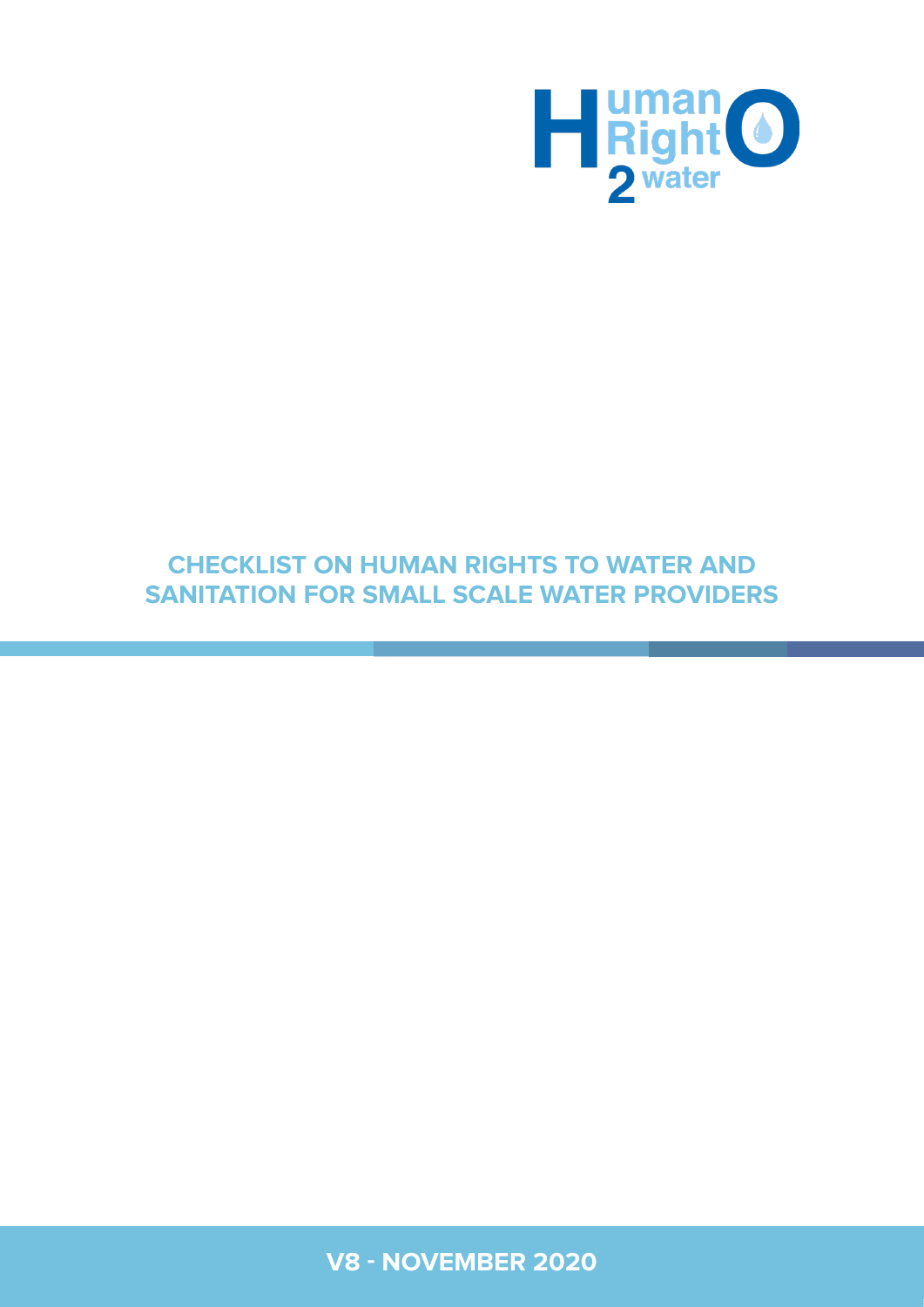## **CHECKLIST ON HUMAN RIGHTS TO WATER AND SANITATION FOR SMALL SCALE WATER PROVIDERS**

#### ⊲ **Introduction: What are the human rights to safe drinking water and sanitation?**

In 2010, the UN General Assembly declared the right to drinking water and sanitation as essential to the full enjoyment of life and all human rights. In 2015, the UN General Assembly reaffirmed the right to water and the right to sanitation, recognising them as distinct rights, although related and both stemming from the right to an adequate standard of living. Human rights obligations related to access to water and sanitation are included in different human rights treaties. It is **States** that are primary responsible for the realisation of the human right to water and sanitation.

The human right to water entitles everyone to have access to **sufficient, safe, acceptable, physically accessible and affordable water** for personal and domestic use, while the right to sanitation entitles everyone to have **physical and affordable access to sanitation,** in all spheres of life, that is **safe, hygienic, secure,** and **socially and culturally acceptable** and that provides **privacy** and ensures **dignity.** Those rights shall be delivered in a **participatory, accountable and non-discriminatory manner.**

#### ⊲ **Who has a human right to safe drinking water and sanitation?**

Human rights are the inalienable fundamental rights to which each person is inherently entitled. Human rights are conceived as **universal** (applicable everywhere) and **egalitarian** (the same for everyone). They embody the basic standards without which people cannot realize their inherent human dignity. Recognising access to safe drinking water and sanitation as a human right therefore means that **everybody** is entitled to these rights.

#### ⊲ **What are the human rights to water and sanitation principles and criteria?**

Human rights **criteria** (availability, quality, acceptability, accessibility and affordability) and human rights **principles** (non-discrimination, access to information, participation, accountability and sustainability) shape the content and scope of the right and guide its implementation process. All these elements give meaning to the human rights to water and sanitation and must be taken into account for its implementation.

#### ⊲ **Why do human rights matter to small scale water providers?**

The United Nations Human Rights Council (2011) endorsed the Guiding Principles on Business and Human Rights: Implementing the United Nations 'Protect, Respect and Remedy' Framework. These Guiding Principles apply to all States and to all business enterprises, NGOs and community-based organisations regardless of their size, sector, location, ownership and structure.

The Guiding Principles recognise that:

States have the obligation to respect, protect and fulfil human rights;

Business enterprises and other suppliers/operators are required to comply with all applicable laws and need to respect human rights. They should avoid infringing on the human rights of others and should address adverse human rights impacts with which they are involved; and Rights and obligations need to be matched by appropriate and effective remedies when breached.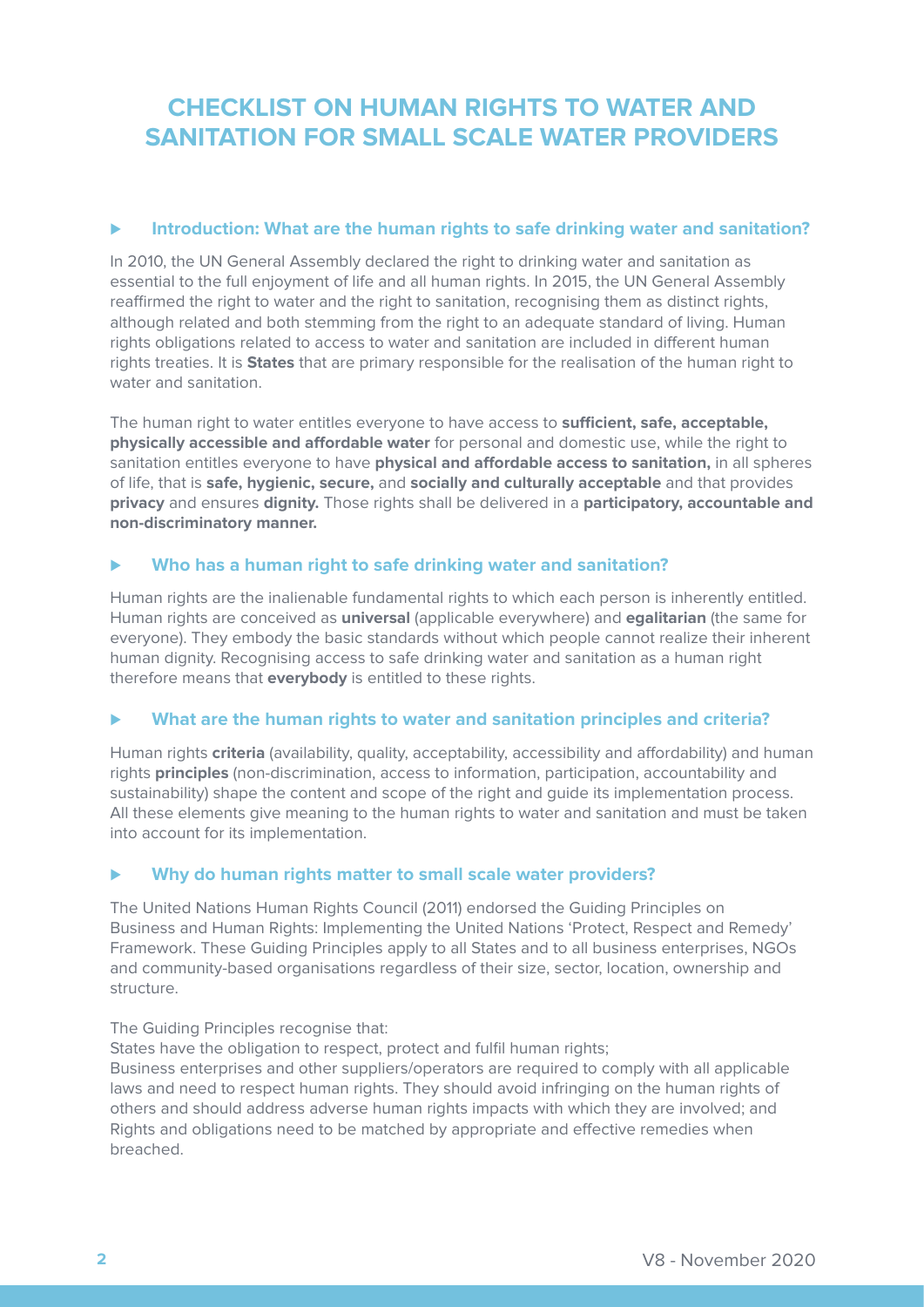This means small scale water operators have to comply with local laws and are responsible to respect human rights, including the rights to access to safe drinking water and sanitation.

#### ⊲ **Responsibilities of non-State service providers**

Non-State actors must comply with the laws and regulations of the country in terms of a general legal obligation: they have a basic responsibility to respect human rights. The distinctive responsibilities of companies in relation to human rights are summarised under the concept of 'due diligence.' Companies are required to exercise due diligence in relation to human rights while operating. 'This concept describes the steps a company must take to become aware of, prevent and address adverse human rights impacts'1.

#### ⊲ **Private enterprises in the water sector**

Private enterprises in the water sector will need to comply with the due diligence framework. At the same time, the provision of water and sanitation services is characterised by a special feature: the services relate directly to the fulfilment of human rights. Thus, while private enterprises may contribute to the realisation of the rights to water and sanitation, the activities of services providers may also potentially result in abuses of the right to water and sanitation. The following special challenges have been identified considering the human rights-based approach in the water sector<sup>2</sup>:

- Guaranteeing transparent and democratic decision-making
- Addressing power asymmetries in the bidding and negotiation process
- Reaching the poorest and the most marginalised
- Ensuring affordable services
- Avoiding disconnections in case of inability to pay
- Ensuring the quality of services
- Ensuring monitoring and follow up
- Ensuring effective complaint mechanisms
- Addressing corruption

#### ⊲ **Objective of this checklist**

The objective of this checklist is to provide a self-assessment tool based on human rights for informal providers or entrepreneurs delivering services in the water sectors (water trucks, standpipes, kiosk operators, small-scale water delivery services, household water treatments systems, and others). This checklist aims to assist these entrepreneurs to carry out their business activity in compliance with human rights.

By encouraging water suppliers to comply with the human right to water, their positive impact improves, including an increase of their economic and political power (integration in larger development frameworks, possibility to partner with larger institutions, and other benefits). It also provides social businesses with a tool to measure impact.

IMPORTANT NOTICE: this document is a self-assessment for notice only and does not engage its authors in any kind of liabilities. It has been designed for small scale organisations acting in the field of access to water only. Meeting the criteria does not replace a full human rights due diligence process, but only introduces a human rights-based approach to thinking. For a process including a full human rights due diligence process, or for further information, please contact WaterLex.

**<sup>1</sup>** Protect, Respect and Remedy: a Framework for Business and Human Rights Report of the Special Representative of the Secretary-General on the issue of human rights and transnational corporations and other business enterprises, John Ruggie A/ HRC/8/5.

**<sup>2</sup>** Report of the independent expert on the issue of human rights obligations related to access to safe drinking water and sanitation, Catarina de Albuquerque A/HRC/15/31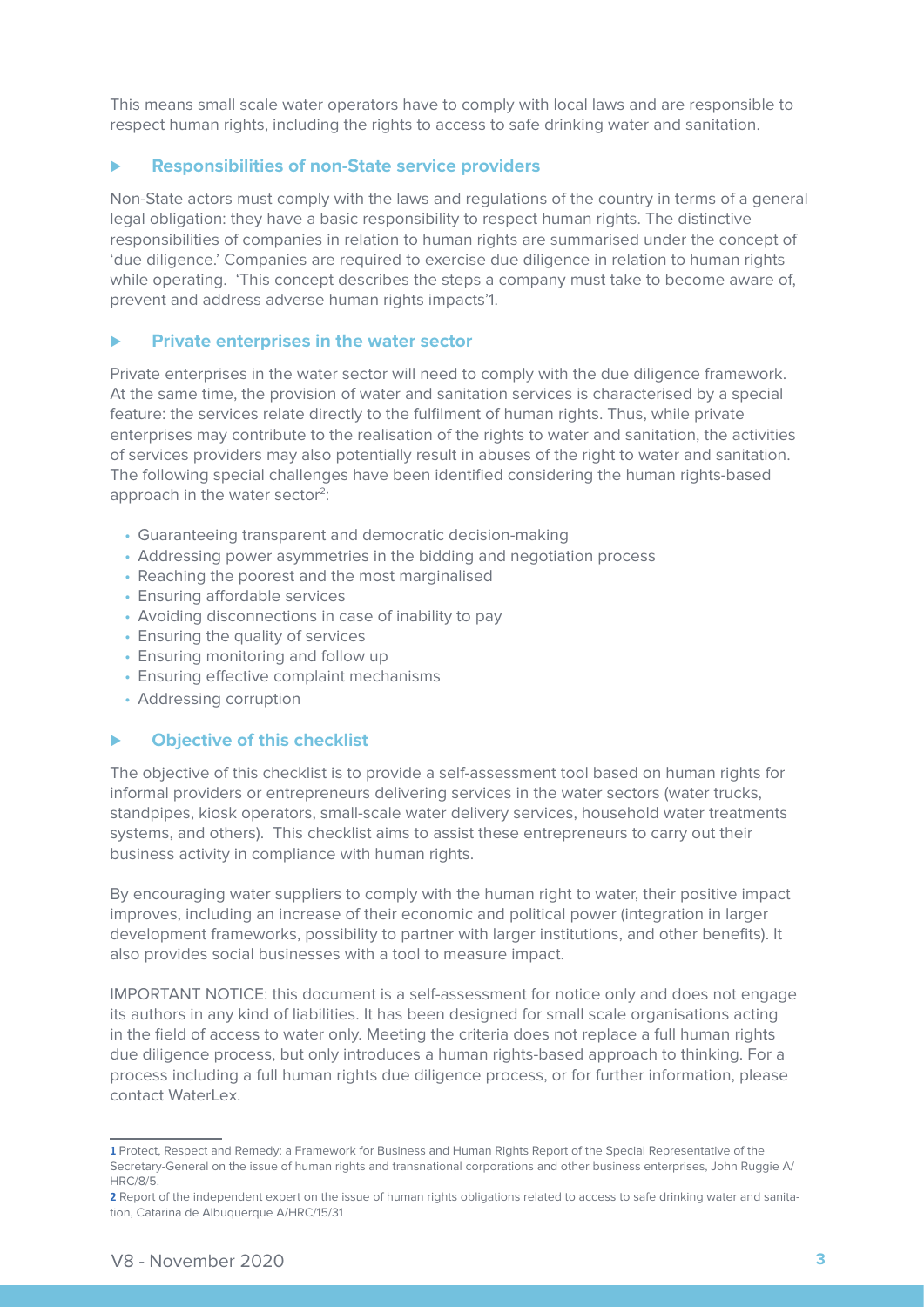# **OPERATION OF SERVICES**

| <b>HUMAN RIGHT PRINCIPLES</b><br>/ CRITERIA                                                                                                                                                                                                   | <b>CHECKLIST FOR SMALL SCALE WATER</b><br><b>ENTREPRENEUR</b>                                                                            |                            |
|-----------------------------------------------------------------------------------------------------------------------------------------------------------------------------------------------------------------------------------------------|------------------------------------------------------------------------------------------------------------------------------------------|----------------------------|
| <b>AVAILABILITY</b>                                                                                                                                                                                                                           | Do I have a strategy to respond to<br>water shortages due to external<br>factors?                                                        | $\Box$ Yes<br>$\Box$ No    |
| The human right to water<br>means that water must be<br>available in sufficient quantities<br>for personal and domestic uses                                                                                                                  | Do my facilities have regular opening<br>hours?                                                                                          | $\Box$ Yes<br>$\square$ No |
| (cooking, drinking, personal and<br>household hygiene), with these<br>uses being prioritised over<br>water uses like agriculture and<br>industry.                                                                                             | Am I aware of shortages in the<br>availability of water supply for<br>domestic use of my clients?                                        | $\Box$ Yes<br>$\Box$ No    |
| <b>According to the World Health</b><br>Organization ("WHO"), 50 to 100<br>litres per person per day is an<br>adequate quantity of water to<br>meet all health requirements. This<br>includes (but is not limited to) safe<br>drinking water. | If yes, is there a governmental<br>mechanism by which the issue may be<br>raised?                                                        | $\Box$ Yes<br>$\Box$ No    |
| <b>EXAMPLES AND ADVICE</b>                                                                                                                                                                                                                    | ▶ Check your country's national regulations and<br>ensure that you meet the requirements.                                                |                            |
| FOR IMPROVEMENT IN<br><b>IMPLEMENTATION</b>                                                                                                                                                                                                   | Have the same opening hours every day that<br>allows for a continuous supply of water and<br>inform clients about regular opening hours. |                            |
|                                                                                                                                                                                                                                               | Have partnerships with local authorities, local<br>NGOs and other providers.                                                             |                            |
|                                                                                                                                                                                                                                               | If there is insufficient water to meet all the<br>clients' minimum quantities:                                                           |                            |
|                                                                                                                                                                                                                                               | advise authorities<br>$\bigcirc$                                                                                                         |                            |
|                                                                                                                                                                                                                                               | explore opportunities to increase wa-<br>$\circ$<br>ter supply.                                                                          |                            |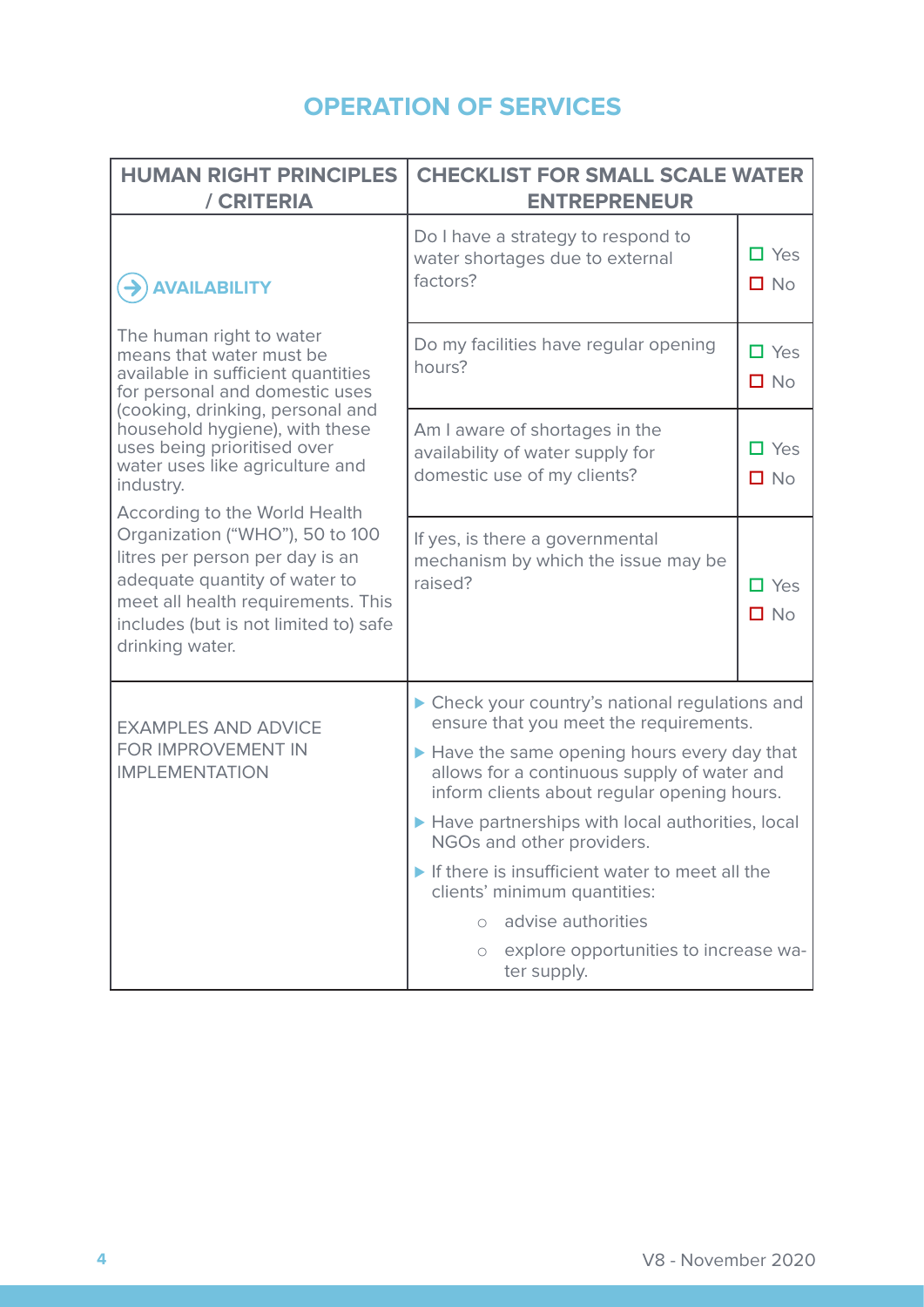| <b>QUALITY</b><br>Water must be safe for<br>consumption and other uses and<br>not threaten human health.<br>States enjoy a relative margin<br>of discretion to establish quality<br>standards while following WHO<br>standards. | Do I carry out quality control within<br>my company to ensure that the water<br>delivered by my business meets the<br>national water quality standards and<br>the national legislation? | $\Box$ Yes<br>$\Box$ No                               |
|---------------------------------------------------------------------------------------------------------------------------------------------------------------------------------------------------------------------------------|-----------------------------------------------------------------------------------------------------------------------------------------------------------------------------------------|-------------------------------------------------------|
|                                                                                                                                                                                                                                 | Are the staff able to conduct quality<br>checks?<br>Do I provide regular training to staff so<br>that they know how to ensure quality?                                                  | $\Box$ Yes<br>$\square$ No<br>$\Box$ Yes<br>$\Box$ No |
|                                                                                                                                                                                                                                 | Is the water I am providing to my<br>clients tested on a regular basis<br>according to WHO or higher<br>standards, to make sure that it is safe<br>and of good quality?                 | $\Box$ Yes<br>$\Box$ No                               |
|                                                                                                                                                                                                                                 | Is the water I am providing to my<br>clients periodically tested by a<br>qualified independent laboratory or<br>expert?                                                                 | $\Box$ Yes<br>$\Box$ No                               |
|                                                                                                                                                                                                                                 | Does my business have a modern and<br>efficient maintenance system?                                                                                                                     | $\Box$ Yes<br>$\Box$ No                               |
|                                                                                                                                                                                                                                 | Does my business have a monitoring<br>mechanism in place to rapidly detect<br>contamination?                                                                                            | $\Box$ Yes<br>$\Box$ No                               |
|                                                                                                                                                                                                                                 | Does my business have a<br>mechanism in place to swiftly react to<br>contamination?                                                                                                     | $\Box$ Yes<br>$\square$ No                            |
|                                                                                                                                                                                                                                 | Is my business using a water cleaning<br>system that can remove all organic<br>and inorganic pollutants and bacteria<br>from the water I am providing to<br>clients?                    | $\Box$ Yes<br>$\Box$ No                               |
|                                                                                                                                                                                                                                 | Is my business certified on a<br>recognised standard for the quality of<br>the water I am delivering?                                                                                   | $\Box$ Yes<br>$\Box$ No                               |
|                                                                                                                                                                                                                                 | Is my business registered with<br>the local authorities in charge of<br>water management (e.g. ministry,<br>municipality, water authority, etc.)?                                       | Yes<br>Ш<br>$\Box$ No                                 |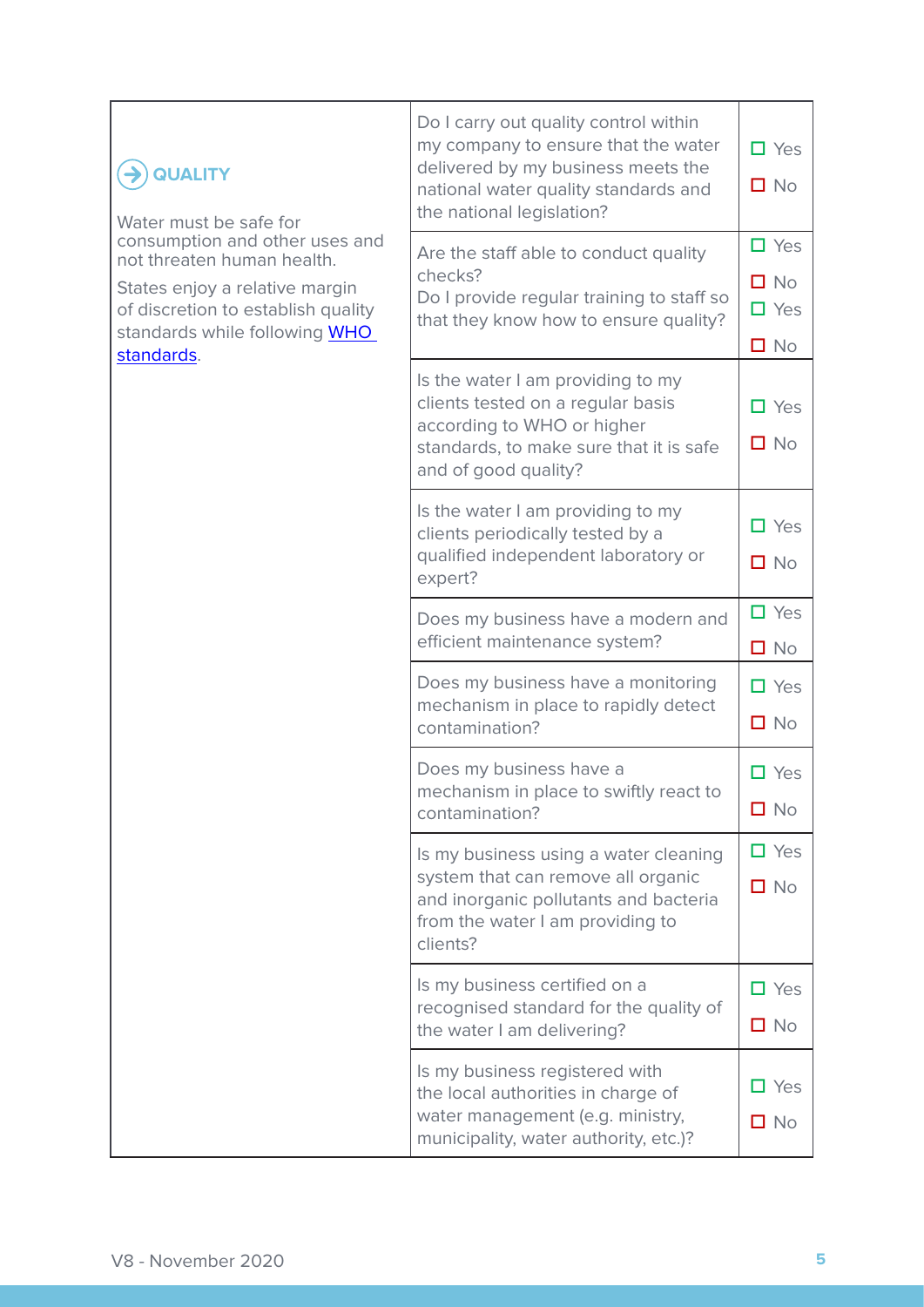| <b>EXAMPLES AND ADVICE</b><br>FOR IMPROVEMENT IN<br><b>IMPLEMENTATION</b> | ▶ You are responsible at all times for the qual-<br>ity and safety of the water that you supply.<br>The best way to achieve quality and safety<br>is a combination of good operating practice,<br>preventive maintenance, independent surveil-<br>lance and quality control. Make sure the water<br>source is protected well enough to avoid<br>pollution from external sources. |
|---------------------------------------------------------------------------|----------------------------------------------------------------------------------------------------------------------------------------------------------------------------------------------------------------------------------------------------------------------------------------------------------------------------------------------------------------------------------|
|                                                                           | Make sure that equipment used for storage<br>and delivery is always clean. Wash the water<br>containers thoroughly on a regular basis.                                                                                                                                                                                                                                           |
|                                                                           | Train your staff regularly on water quality<br>checking and compare your results regularly<br>with WHO standards (or higher).                                                                                                                                                                                                                                                    |
|                                                                           | Contact qualified, independent laboratories<br>for quality testing.                                                                                                                                                                                                                                                                                                              |
|                                                                           | $\blacktriangleright$ If possible or required by the applicable law,<br>register your business with the competent lo-<br>cal authority and share data and information.                                                                                                                                                                                                           |

| <b>CCEPTABILITY</b><br>Water and sanitation facilities and<br>services must be culturally and<br>socially acceptable.<br>In addition to safety, water should<br>also be of an acceptable colour,<br>odour and taste. | Is the water I am providing well<br>accepted by my clients (taste, odour,<br>colour, etc.)?                                                                                                                          | $\Box$ Yes<br>$\square$ No |
|----------------------------------------------------------------------------------------------------------------------------------------------------------------------------------------------------------------------|----------------------------------------------------------------------------------------------------------------------------------------------------------------------------------------------------------------------|----------------------------|
|                                                                                                                                                                                                                      | If I am using a system that modifies<br>the colour, odour or taste of the water<br>that I am selling (e.g. chlorine), do I<br>enable feedback from clients as to<br>their satisfaction with taste, colour,<br>odour? | $\Box$ Yes<br>$\square$ No |
|                                                                                                                                                                                                                      | Do I discuss options and opportunities<br>with local communities to make<br>the business well accepted and<br>integrated?                                                                                            | $\Box$ Yes<br>$\square$ No |
| <b>EXAMPLES AND ADVICE</b><br>FOR IMPROVEMENT IN<br><b>IMPLEMENTATION</b>                                                                                                                                            | Ask your clients and other community mem-<br>bers to explore what is acceptable to them<br>in terms of taste, colour, and odour of your<br>water                                                                     |                            |
|                                                                                                                                                                                                                      | Try different treatment systems to see which<br>is preferred.                                                                                                                                                        |                            |
|                                                                                                                                                                                                                      | Have participatory discussions with the<br>community.                                                                                                                                                                |                            |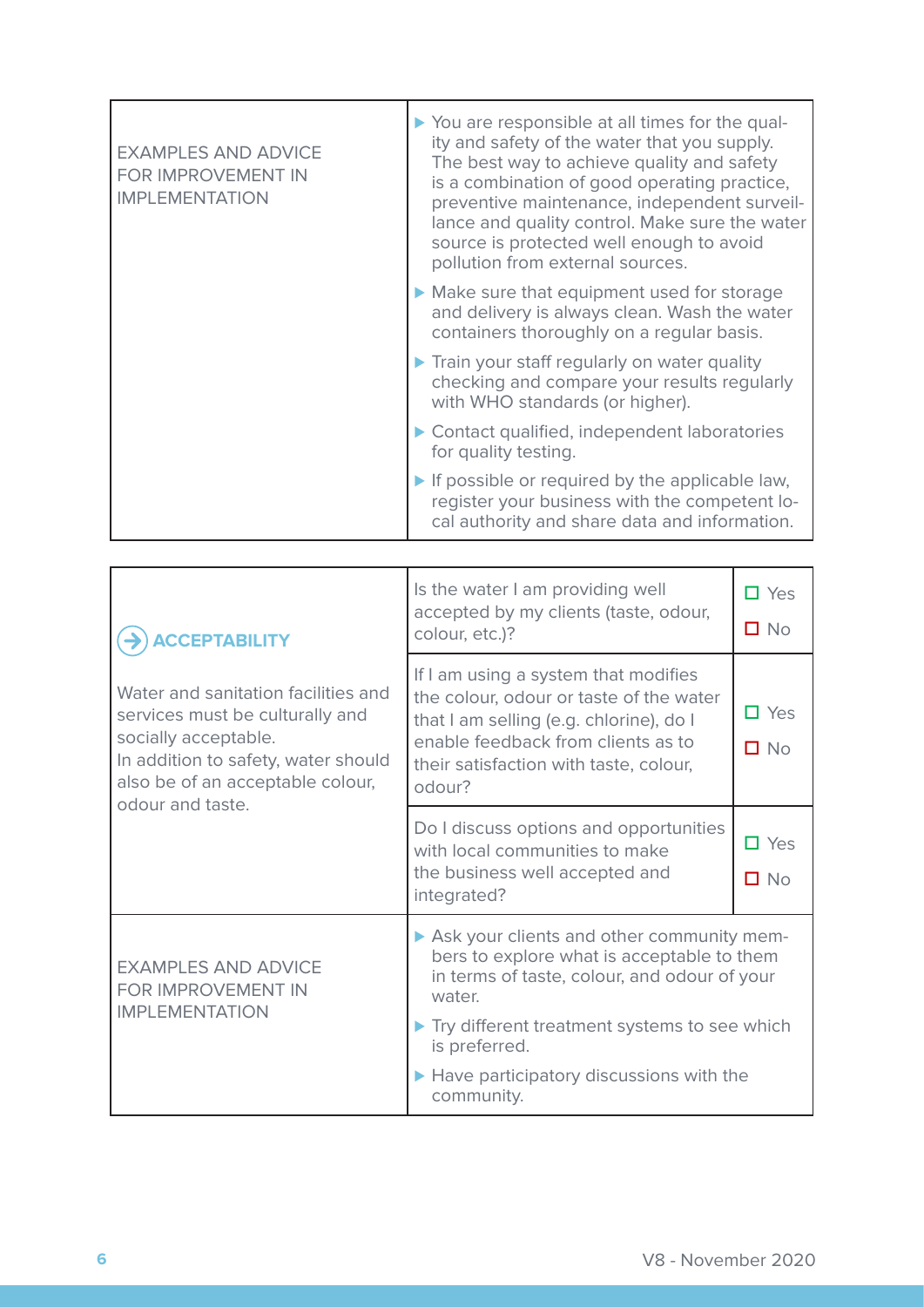| <b>ACCESSIBILITY</b>                                                                                                                                                                                                                                                                                                                                                                             | Is it physically easy to have access<br>to the water I am selling (no physical<br>barriers for people to collect the<br>water)?                                                                                                                                                                                                                                                                                                | $\Box$ Yes<br>$\square$ No |
|--------------------------------------------------------------------------------------------------------------------------------------------------------------------------------------------------------------------------------------------------------------------------------------------------------------------------------------------------------------------------------------------------|--------------------------------------------------------------------------------------------------------------------------------------------------------------------------------------------------------------------------------------------------------------------------------------------------------------------------------------------------------------------------------------------------------------------------------|----------------------------|
| Water and sanitation services<br>must be accessible to everyone                                                                                                                                                                                                                                                                                                                                  | Am I including remote communities<br>among my clients?                                                                                                                                                                                                                                                                                                                                                                         | $\Box$ Yes<br>$\square$ No |
| in the household or its vicinity<br>on a continuous basis, as well as<br>in schools, health-care facilities<br>and other public institutions and<br>places. Physical security must not<br>be threatened during access to<br>facilities.<br>There is no physical access when<br>you have to travel a distance of<br>more than 1 km or when it takes<br>more than 30 minutes return trip<br>(WHO). | Do I have a system in place to reach<br>out to groups with special needs, such<br>as those with physical disabilities?<br>How?                                                                                                                                                                                                                                                                                                 | Ш Yes<br>$\Box$ No         |
|                                                                                                                                                                                                                                                                                                                                                                                                  | Do I have a system in place to ensure<br>the waiting time of my clients does not<br>exceed 30 min. in total?<br>Explain:                                                                                                                                                                                                                                                                                                       | $\Box$ Yes<br>$\Box$ No    |
| <b>EXAMPLES AND ADVICE</b><br>FOR IMPROVEMENT IN<br><b>IMPLEMENTATION</b>                                                                                                                                                                                                                                                                                                                        | Deliver the water to remote communities by<br>truck (home delivery) or via decentralised<br>kiosks.<br>Establish priority lanes (e.g. for the elderly,<br>pregnant women, people with disabilities etc.).<br>Monitor any potential difficulties for users to<br>access different selling points.<br>If necessary, install specially designed facil-<br>ities for people with particular needs (e.g.<br>ramps, handrails etc.). |                            |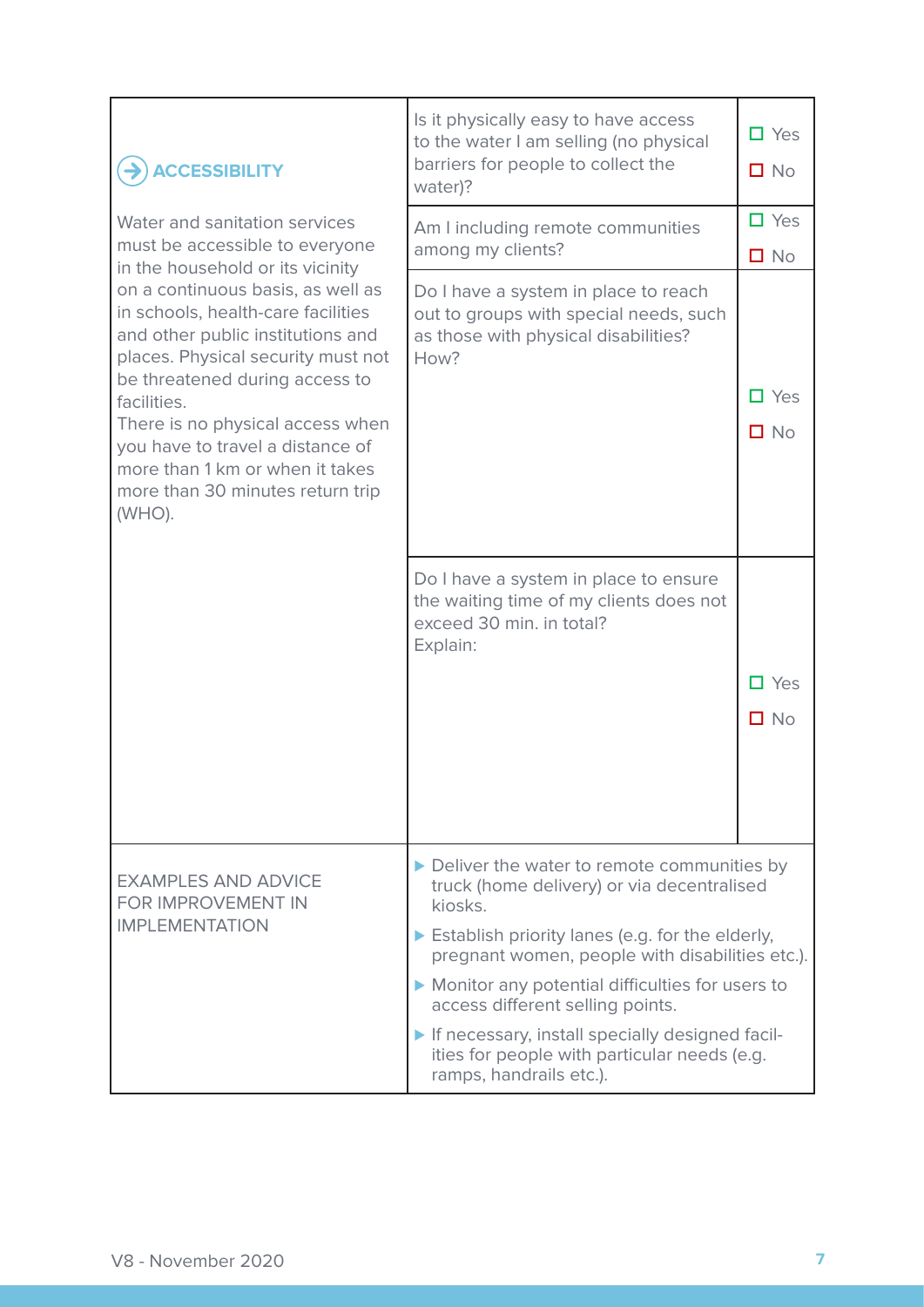| <b>AFFORDABILITY</b><br>Access to water facilities and<br>services must be done at a<br>price that is affordable for all<br>people. Access to water must                                                                                                                                                                                                                  | In case I have a contract with<br>authorities or with another supplier for<br>service provision, does this contract<br>specify pricing arrangements?                                                                    | $\Box$ Yes<br>$\Box$ No       |
|---------------------------------------------------------------------------------------------------------------------------------------------------------------------------------------------------------------------------------------------------------------------------------------------------------------------------------------------------------------------------|-------------------------------------------------------------------------------------------------------------------------------------------------------------------------------------------------------------------------|-------------------------------|
|                                                                                                                                                                                                                                                                                                                                                                           | In my opinion, is the water provided by<br>my enterprise affordable for everyone<br>(without exception)?                                                                                                                | $\Box$ Yes<br>$\square$ No    |
| not compromise the ability to pay<br>for other essential necessities<br>guaranteed by human rights, such                                                                                                                                                                                                                                                                  | Do I set prices based on what families<br>can afford (versus individuals)?                                                                                                                                              | $\square$ Yes<br>$\square$ No |
| as food, housing and health care.<br>As a rule, the fact that water must<br>be affordable does not mean that<br>water should be free, but that<br>no person can be deprived of<br>the right to water for economic<br>reasons.<br>The United Nations Development<br>Program (UNDP) proposes that<br>household spending on water<br>does not exceed 3% of family<br>income. | Am I able to offer water at reduced<br>prices for the marginalised, poor<br>and most vulnerable members of<br>the communities where I supply (e.g.<br>orphans, homeless, etc.)?                                         | $\Box$ Yes<br>$\square$ No    |
|                                                                                                                                                                                                                                                                                                                                                                           | Have I checked with local authorities<br>to see if there are any subsidies or<br>grants available to help me to reduce<br>costs for vulnerable people?                                                                  | ⊒ Yes<br>$\square$ No         |
|                                                                                                                                                                                                                                                                                                                                                                           | Do I have procedures in place in case<br>my clients are not able to pay so that<br>they are not left without water?                                                                                                     | $\Box$ Yes<br>$\square$ No    |
| <b>EXAMPLES AND ADVICE</b><br>FOR IMPROVEMENT IN<br><b>IMPLEMENTATION</b>                                                                                                                                                                                                                                                                                                 | ▶ While fixing your price, consult with the local<br>community (with the help of local partners,<br>NGOs) and with your clients to be able to<br>set an affordable price of the water (max 3%<br>of income).            |                               |
|                                                                                                                                                                                                                                                                                                                                                                           | Request subsidies (or other forms of financial<br>incentives/exemptions) from the State to sell<br>water at a more affordable price to the more<br>marginalised and vulnerable communities.                             |                               |
|                                                                                                                                                                                                                                                                                                                                                                           | Join a public water service development strat-<br>egy and/or national pro-poor development<br>strategy, or contact the Ministry in charge of<br>water affairs, to establish "low income house-<br>hold pricing scheme". |                               |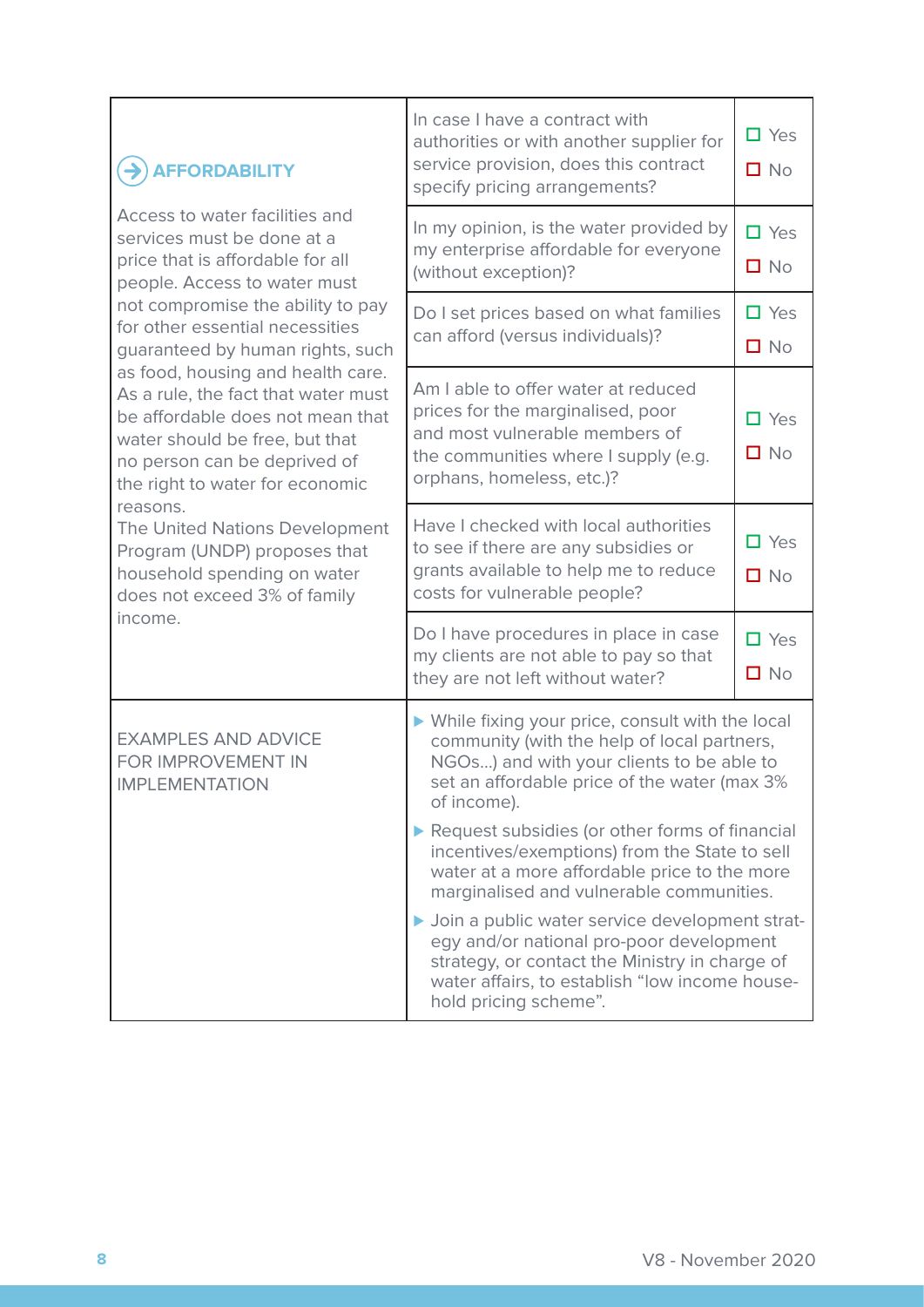| <b>NON DISCRIMINATION</b><br>Non-discrimination is central to<br>human rights. Discrimination on                                                                                                                                                                                                                                                                                                                                                                                                                                                                  | Do I provide services to the user<br>without direct or indirect distinction<br>(based on sex, race, colour, age,<br>disability, etc.) to anybody?                                                                                                                                                                                                                                                                            | $\Box$ Yes<br>$\square$ No |
|-------------------------------------------------------------------------------------------------------------------------------------------------------------------------------------------------------------------------------------------------------------------------------------------------------------------------------------------------------------------------------------------------------------------------------------------------------------------------------------------------------------------------------------------------------------------|------------------------------------------------------------------------------------------------------------------------------------------------------------------------------------------------------------------------------------------------------------------------------------------------------------------------------------------------------------------------------------------------------------------------------|----------------------------|
| prohibited grounds including<br>race, colour, sex, age, language,<br>religion, political or other opinion,<br>national or social origin, property,<br>birth, physical or mental disability,<br>health status or any other civil,<br>political, social or other status<br>must be avoided, both in law and<br>in practice. In order to address<br>existing discrimination, positive<br>targeted measures may have<br>to be adopted. In this regard,<br>priority must be given to the most<br>marginalised and vulnerable to<br>avoid exclusion and discrimination. | Do I ensure that people with<br>disabilities, marginalised people and<br>people in need have access to the<br>services I am distributing?<br>How?<br>Give examples:                                                                                                                                                                                                                                                          | $\Box$ Yes<br>$\Box$ No    |
|                                                                                                                                                                                                                                                                                                                                                                                                                                                                                                                                                                   | Do I employ a range of people<br>from different backgrounds in my<br>organisation, including gender, race,<br>colour, age, disability, etc.?                                                                                                                                                                                                                                                                                 | $\Box$ Yes<br>$\square$ No |
| <b>EXAMPLES AND ADVICE</b><br>FOR IMPROVEMENT IN<br><b>IMPLEMENTATION</b>                                                                                                                                                                                                                                                                                                                                                                                                                                                                                         | Investigate (with the help of local NGOs or<br>other community partners) whether any seg-<br>ments of the community are excluded from<br>buying your services due to social origins,<br>purchase power or marginalisation (such as<br>women, poor, elderly, or disabled).<br>Make sure that you don't ask any unrequired<br>information that could be discriminatory (e.g.<br>birth certificate, property title, former own- |                            |
|                                                                                                                                                                                                                                                                                                                                                                                                                                                                                                                                                                   | ership of the land, working status, or other<br>unnecessary questions).<br>Employing people of different gender and<br>backgrounds enables a more empathetic un-<br>derstanding of the customer needs, especially<br>in sanitation and hygiene.                                                                                                                                                                              |                            |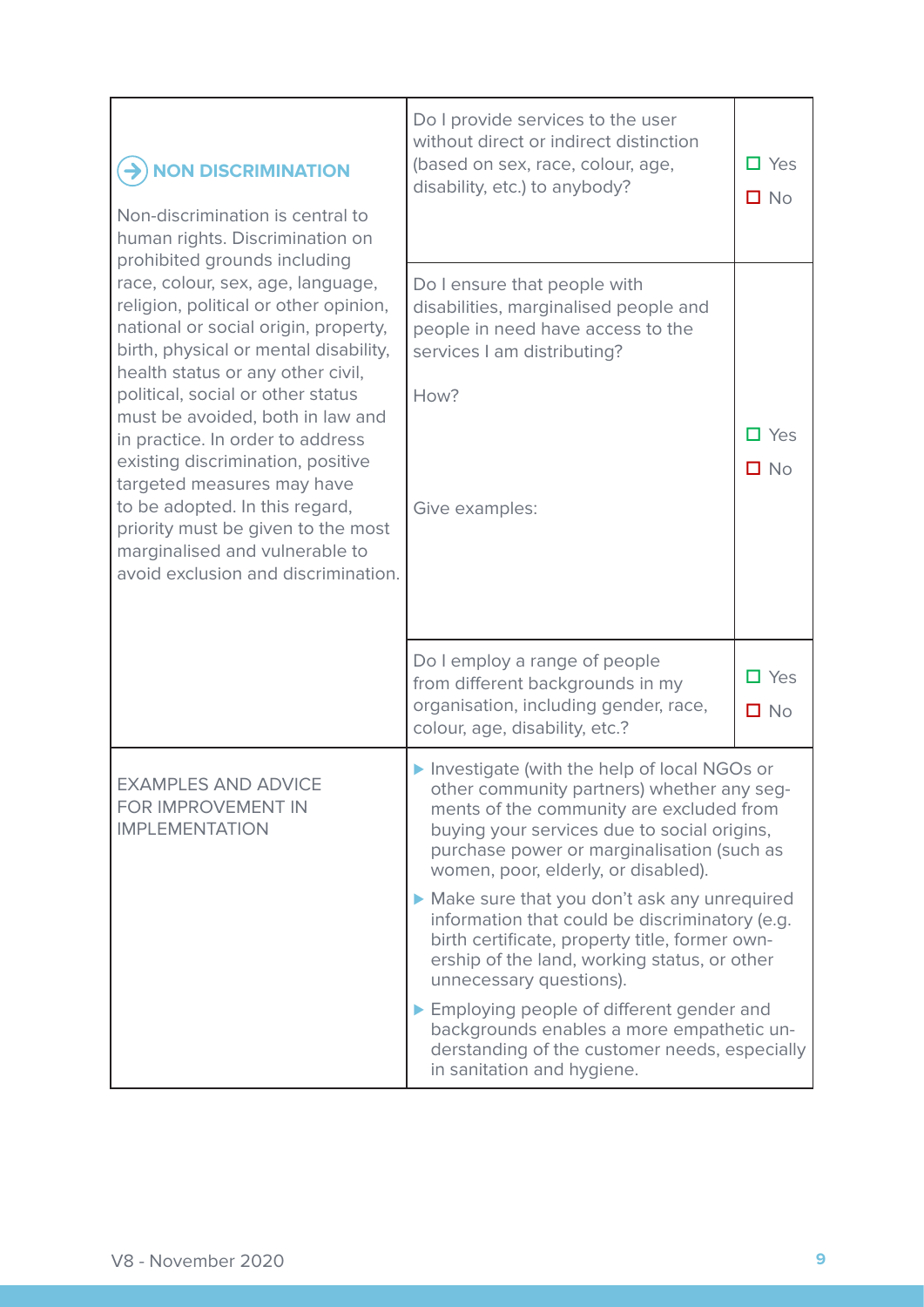| <b>ACCESS TO INFORMATION</b>                                                                                                                                          | Am I communicating clearly and to all<br>potential clients the quantity, quality,<br>price of the water I am selling, and any<br>other information that may be relevant<br>to them?                                                                                                                                                                                                                                                                                                                                                                                                                                             | $\Box$ Yes<br>$\Box$ No       |
|-----------------------------------------------------------------------------------------------------------------------------------------------------------------------|---------------------------------------------------------------------------------------------------------------------------------------------------------------------------------------------------------------------------------------------------------------------------------------------------------------------------------------------------------------------------------------------------------------------------------------------------------------------------------------------------------------------------------------------------------------------------------------------------------------------------------|-------------------------------|
| This includes the right to seek,<br>receive and impart information<br>concerning water issues. To reach<br>people and actually provide                                | Do my clients have the possibility to<br>request further information about my<br>business?                                                                                                                                                                                                                                                                                                                                                                                                                                                                                                                                      | $\Box$ Yes<br>$\Box$ No       |
| multiple channels that consider<br>access to information and cultural<br>communication preferences.<br>Moreover, capacity development<br>and training may be required | Do I provide adequate notice to my<br>clients in case of changes in the<br>schedule of water delivery that could<br>affect the regularity of supply?                                                                                                                                                                                                                                                                                                                                                                                                                                                                            | $\Box$ Yes<br>$\Box$ No       |
| - because it is only when<br>existing legislation and policies<br>are understood, that they<br>may be utilised, challenged or                                         | Do I provide clear information with<br>respect to the opening hours of my<br>facilities?                                                                                                                                                                                                                                                                                                                                                                                                                                                                                                                                        | $\Box$ Yes<br>$\square$ No    |
| transformed.                                                                                                                                                          | Do I advertise my business?                                                                                                                                                                                                                                                                                                                                                                                                                                                                                                                                                                                                     | $\square$ Yes<br>$\square$ No |
|                                                                                                                                                                       | If so, do I include information about<br>water quality test results in the<br>advertising?                                                                                                                                                                                                                                                                                                                                                                                                                                                                                                                                      | $\Box$ Yes<br>$\square$ No    |
|                                                                                                                                                                       | If I have relevant information that<br>affects the quality or availability of<br>water, do I provide this information<br>to the authorities (municipality, river<br>basin organisation, the institutions<br>contracting my business)?                                                                                                                                                                                                                                                                                                                                                                                           | $\Box$ Yes<br>$\square$ No    |
|                                                                                                                                                                       | Is water quality data for the water that I<br>supply recorded in a registry held by a<br>public authority?                                                                                                                                                                                                                                                                                                                                                                                                                                                                                                                      | $\Box$ Yes<br>$\square$ No    |
| <b>EXAMPLES AND ADVICE</b><br>FOR IMPROVEMENT IN<br><b>IMPLEMENTATION</b>                                                                                             | ▶ Provide an information board with essential in-<br>formation (quality, opening hours, price, griev-<br>ance mechanism etc.) visible to everybody.<br>▶ Provide a phone or email notice service for<br>updates.<br>▶ Adapt your communication to the capacities<br>and special circumstances of clients (e.g.<br>indigenous or minority languages); verbal or<br>pictograms rather than written announce-<br>ments in cases of illiteracy).<br>$\blacktriangleright$ If possible or required by the applicable law,<br>register your business with the competent<br>local authority and share data and information<br>with it. |                               |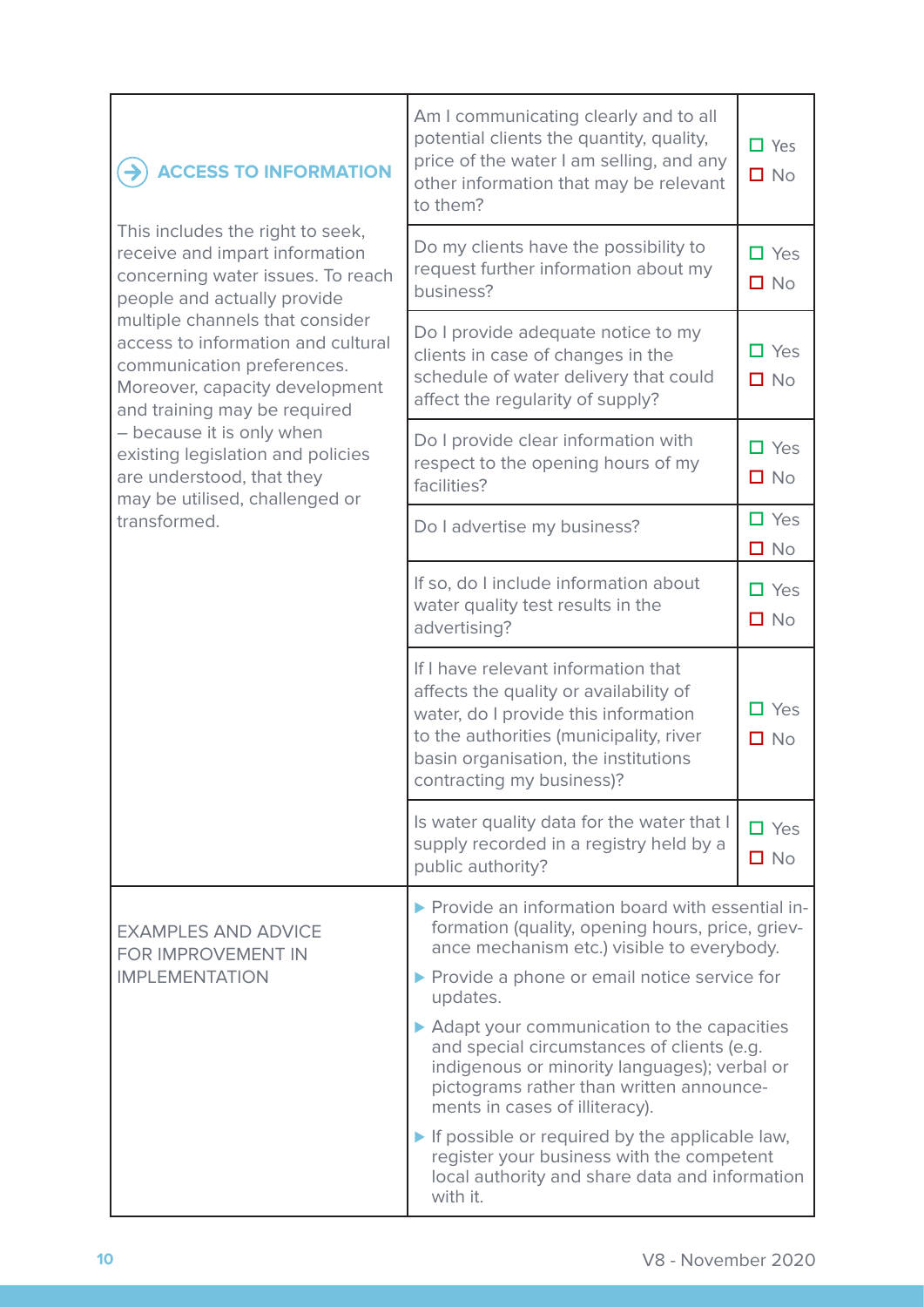| <b>PARTICIPATION</b><br>Processes related to planning,<br>design, construction, maintenance<br>and monitoring of sanitation<br>and water services should be<br>participatory. This requires a<br>genuine opportunity to freely<br>express needs and concerns and<br>influence decisions. Also, it is<br>crucial to include representatives<br>of all concerned individuals,<br>groups and communities<br>in participatory processes.<br>Poor people and members of<br>marginalized groups are frequently<br>excluded from decision-making<br>regarding water and sanitation,<br>and hence their needs are seldom<br>prioritized.<br>Community participation in the<br>planning and design of water<br>and sanitation programmes is<br>also essential to ensure that<br>water and sanitation services are<br>relevant and appropriate, and thus<br>ultimately sustainable. | Does the local community have a role<br>in the development of my business?                                                                                                                                                                                                                                                                                                                     | $\Box$ Yes<br>$\Box$ No    |
|---------------------------------------------------------------------------------------------------------------------------------------------------------------------------------------------------------------------------------------------------------------------------------------------------------------------------------------------------------------------------------------------------------------------------------------------------------------------------------------------------------------------------------------------------------------------------------------------------------------------------------------------------------------------------------------------------------------------------------------------------------------------------------------------------------------------------------------------------------------------------|------------------------------------------------------------------------------------------------------------------------------------------------------------------------------------------------------------------------------------------------------------------------------------------------------------------------------------------------------------------------------------------------|----------------------------|
|                                                                                                                                                                                                                                                                                                                                                                                                                                                                                                                                                                                                                                                                                                                                                                                                                                                                           | Do I share with my clients the results<br>of the tests carried out on my water?                                                                                                                                                                                                                                                                                                                | $\Box$ Yes<br>$\square$ No |
|                                                                                                                                                                                                                                                                                                                                                                                                                                                                                                                                                                                                                                                                                                                                                                                                                                                                           | Are my clients regularly involved in<br>decisions at community/regional level<br>that seek to improve the quality of<br>water?<br>How often?                                                                                                                                                                                                                                                   | Yes<br>$\square$ No        |
|                                                                                                                                                                                                                                                                                                                                                                                                                                                                                                                                                                                                                                                                                                                                                                                                                                                                           | Do my clients participate in decisions<br>that affect their access to safe water at<br>community/river basin level?<br>How?                                                                                                                                                                                                                                                                    | $\Box$ Yes<br>$\square$ No |
|                                                                                                                                                                                                                                                                                                                                                                                                                                                                                                                                                                                                                                                                                                                                                                                                                                                                           | Is participation also possible for<br>marginalised and vulnerable people<br>(including people with disabilities, use<br>of appropriate language at meetings,<br>and location accessibility)?<br>How?                                                                                                                                                                                           | Yes<br>$\square$ No        |
| <b>EXAMPLES AND ADVICE</b><br>FOR IMPROVEMENT IN<br><b>IMPLEMENTATION</b>                                                                                                                                                                                                                                                                                                                                                                                                                                                                                                                                                                                                                                                                                                                                                                                                 | ▶ Have a suggestion box available for your<br>clients, local authorities, communities and<br>NGO <sub>s.</sub><br>▶ Participate in mechanisms (together and with<br>the help of local authorities, communities and<br>NGOs) to allow your clients to express their<br>needs and concerns on decisions related to<br>water supply (type of water supply, manage-<br>ment of water supply etc.). |                            |
|                                                                                                                                                                                                                                                                                                                                                                                                                                                                                                                                                                                                                                                                                                                                                                                                                                                                           | Involve members of the local community in<br>monitoring access to water and sanitation.                                                                                                                                                                                                                                                                                                        |                            |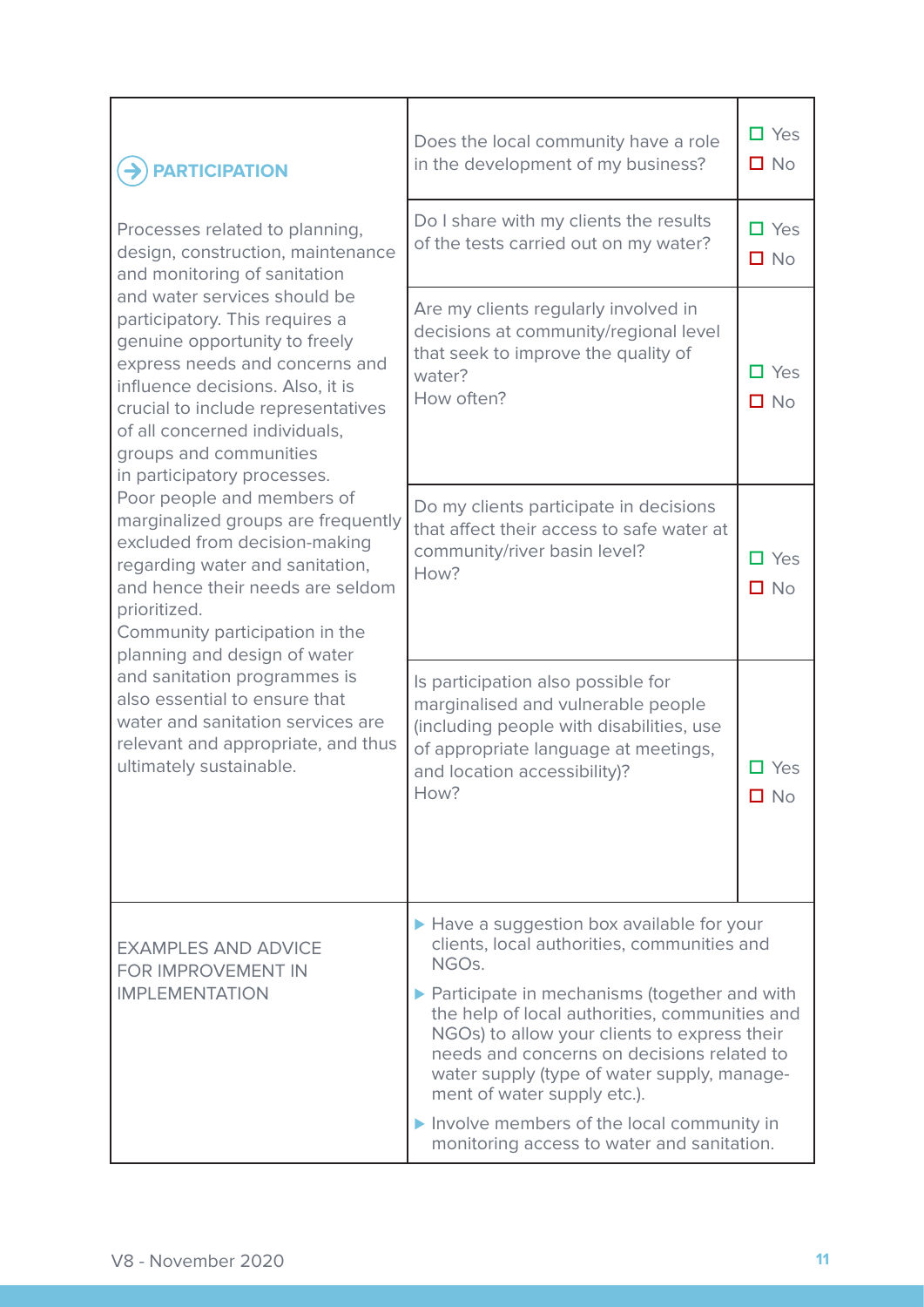| <b>ACCOUNTABILITY</b>                                                                                                                                                                                                                                                                                              | Do my clients have the possibility to<br>file complaints about my business?<br>e.g. quality of water, regularity of<br>supply, quality of the service?                                             | $\Box$ Yes<br>$\Box$ No    |
|--------------------------------------------------------------------------------------------------------------------------------------------------------------------------------------------------------------------------------------------------------------------------------------------------------------------|----------------------------------------------------------------------------------------------------------------------------------------------------------------------------------------------------|----------------------------|
| The realization of human<br>rights requires responsive and<br>accountable institutions, a clear<br>designation of responsibilities and<br>coordination between different<br>entities involved. States should<br>be held accountable for meeting<br>these obligations and ensuring<br>that non-State actors respect | Do I make the complaint mechanism<br>easy to use for those with incapacities<br>such as illiteracy, language barriers,<br>disabilities?<br>How?                                                    | $\Box$ Yes<br>$\square$ No |
| them.<br>Persons or groups denied their<br><b>HRWS should have access</b><br>to effective judicial or other<br>appropriate remedies, like<br>tribunals, national ombudspersons<br>or human right commissions and<br>non jurisdictional mechanisms<br>such as mediation and conciliation.                           | Are my complaint mechanisms<br>available for the public and easy to<br>access?<br>How?                                                                                                             | $\Box$ Yes<br>$\square$ No |
|                                                                                                                                                                                                                                                                                                                    | Can such complaint mechanisms<br>enforce changes in the way that I do<br>my business?                                                                                                              | $\Box$ Yes<br>$\Box$ No    |
|                                                                                                                                                                                                                                                                                                                    | Am I required to report to public<br>authorities on how I comply with local<br>and/or national laws and regulations?                                                                               | $\Box$ Yes<br>$\square$ No |
| Establish grievance mechanisms that allow<br>your clients to complain (quality of water,<br><b>EXAMPLES AND ADVICE</b><br>quality of the service, etc.) such that you can<br>FOR IMPROVEMENT IN<br>respond to the complaints and concerns of<br><b>IMPLEMENTATION</b><br>your costumers.                           |                                                                                                                                                                                                    |                            |
|                                                                                                                                                                                                                                                                                                                    | Make sure that this complaint mechanism is<br>accessible for your clients (e.g. that it is free,<br>easy to find).                                                                                 |                            |
|                                                                                                                                                                                                                                                                                                                    | Inform your clients about the possibility to file<br>a complaint (e.g. information board etc.).                                                                                                    |                            |
|                                                                                                                                                                                                                                                                                                                    | Inform your clients about the possibility to<br>resort to external grievance mechanisms (ju-<br>dicial tribunals, regulatory authority, National<br>Human Rights Institution or similar entities). |                            |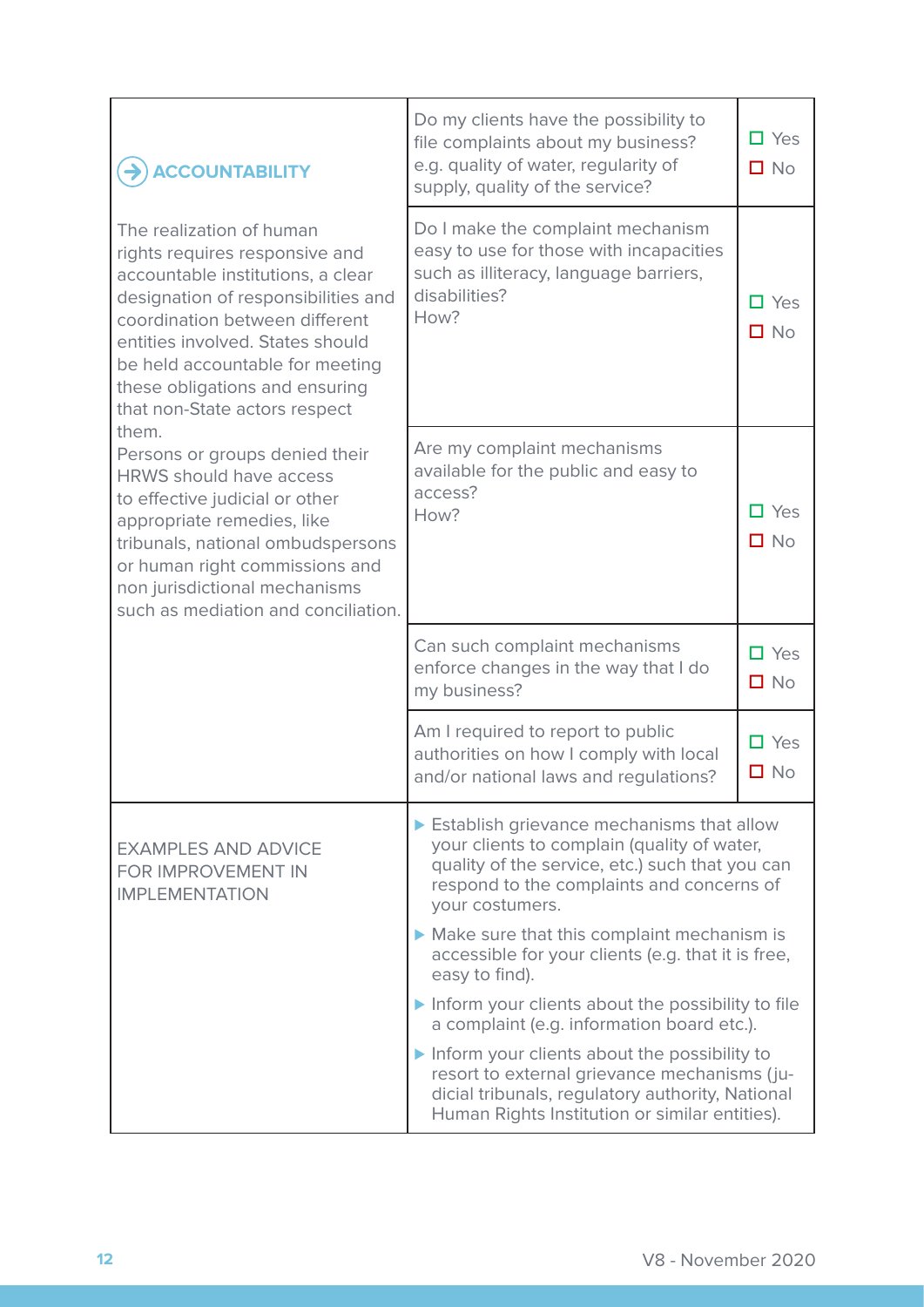| <b>SUSTAINABILITY</b><br>The human rights obligations<br>related to water and sanitation<br>have to be met in a sustainable                   | Have I assessed the sustainability of<br>my business, including identification of<br>possible internal and external risks in<br>the following areas?<br>$\blacktriangleright$ Economic<br>$\triangleright$ Social<br>$\blacktriangleright$ Environmental | $\Box$ Yes<br>$\Box$ No              |
|-----------------------------------------------------------------------------------------------------------------------------------------------|----------------------------------------------------------------------------------------------------------------------------------------------------------------------------------------------------------------------------------------------------------|--------------------------------------|
| manner. This means practices have<br>to be financial, environmentally<br>and socially sustainable so that<br>future generations can enjoy the | Do I have a mechanism to ensure<br>effective maintenance of the<br>infrastructure or technology used?                                                                                                                                                    | $\Box$ Yes<br>$\square$ No           |
| right too.<br>The achieved impact must be                                                                                                     | Is my water supply dependent on<br>external financial support?                                                                                                                                                                                           | $\Box$ Yes<br>$\Box$ No              |
| continuous and long-lasting.                                                                                                                  | Do I budget in advance for next year?                                                                                                                                                                                                                    | $\Box$ Yes<br>$\Box$ No              |
|                                                                                                                                               | Have I explored all possibilities to<br>obtain funding from public authorities /<br>organisations?                                                                                                                                                       | $\Box$ Yes<br>$\square$ No           |
|                                                                                                                                               | Do I have any processes or checks in<br>place to make sure that I don't run out<br>of water supply?                                                                                                                                                      | $\Box$<br>$\Box$ Yes<br>$\square$ No |
| <b>EXAMPLES AND ADVICE</b><br><b>FOR IMPROVEMENT IN</b><br><b>IMPLEMENTATION</b>                                                              | Make sure that you avoid water source con-<br>tamination and source over-abstraction (envi-<br>ronmental sustainability).<br>Consider local circumstances (e.g. changing<br>water availability and variability) when provid-                             |                                      |
|                                                                                                                                               | ing services.<br>Business decisions (planning, expansion etc.)<br>should take into account the costs of ongo-<br>ing operation, management and investment<br>to ensure continued functioning (financial<br>sustainability).                              |                                      |
|                                                                                                                                               | ▶ Work together with local communities to<br>source skilled labour for your business and<br>train your staff.                                                                                                                                            |                                      |
|                                                                                                                                               | ▶ Work together with local communities and<br>groups (with the help of local NGOs) to guar-<br>antee social ownership.                                                                                                                                   |                                      |
|                                                                                                                                               | Explore and assess all the possibilities to<br>obtain public funding from local and national<br>authorities and from supranational institutions<br>(e.g. European Union).                                                                                |                                      |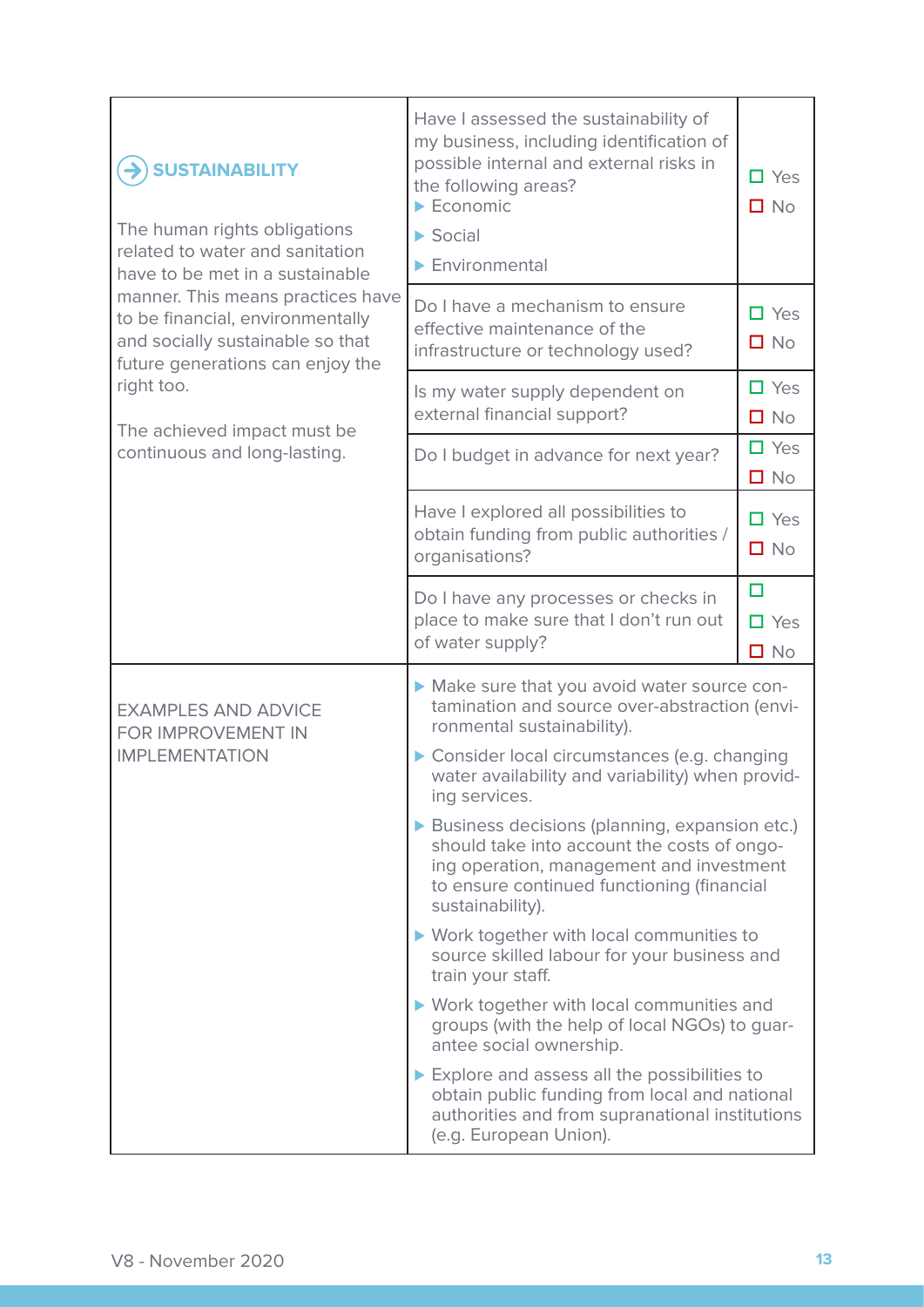# **DECISION MAKING**

The responsibility to respect not only requires service providers to ensure that their own action does not result in human rights abuses, but also includes the avoidance of complicity, which means that they must avoid being indirectly involved in human rights abuses committed by other actors, including the State.

### **1. Human rights policy**

| <b>Inclusion in policy</b>                                                                               |                                                                                                                                                                                                                                                                                                       | <b>Evaluation</b>          |
|----------------------------------------------------------------------------------------------------------|-------------------------------------------------------------------------------------------------------------------------------------------------------------------------------------------------------------------------------------------------------------------------------------------------------|----------------------------|
| In addition to<br>compliance with<br>national laws, the<br>baseline responsibility<br>of companies is to | Does the company have a corporate<br>social responsibility (CSR) policy, a code of                                                                                                                                                                                                                    | $\Box$ Yes<br>$\square$ No |
|                                                                                                          | conduct that it applies to all its commercial<br>relations and all geographical areas?<br>If yes, is this policy public?                                                                                                                                                                              | $\Box$ Yes<br>$\Box$ No    |
| respect human rights.<br>To this end,                                                                    | If the answer to the first question is yes, which human rights<br>are especially mentioned in this policy? See below list.                                                                                                                                                                            |                            |
| companies should<br>adopt a human rights<br>policy.                                                      | Human rights to water and sanitation                                                                                                                                                                                                                                                                  | $\square$ Yes<br>$\Box$ No |
|                                                                                                          | Human right to food                                                                                                                                                                                                                                                                                   | $\Box$ Yes<br>$\Box$ No    |
|                                                                                                          | Labour rights                                                                                                                                                                                                                                                                                         | $\Box$ Yes<br>$\Box$ No    |
|                                                                                                          | Human right to a healthy environment                                                                                                                                                                                                                                                                  | $\Box$ Yes<br>$\Box$ No    |
|                                                                                                          | Does the policy apply to all commercial<br>relations?                                                                                                                                                                                                                                                 | $\Box$ Yes<br>$\Box$ No    |
| <b>EXAMPLES AND</b><br><b>ADVICE FOR</b><br><b>IMPROVEMENT IN</b>                                        | Establish a code of conduct that mentions that your busi-<br>ness respects human rights and expects your business<br>partners to do so.                                                                                                                                                               |                            |
| <b>IMPLEMENTATION</b>                                                                                    | Include the respect for the human rights to water and<br>sanitation.                                                                                                                                                                                                                                  |                            |
|                                                                                                          | ▶ CSR is mainly addressed to large corporations. However,<br>it could benefit your business as it may be a way to com-<br>pete against bigger commercial entities. Showing that you<br>give back to your community may help you to foster the<br>relationship with your customers and to retain them. |                            |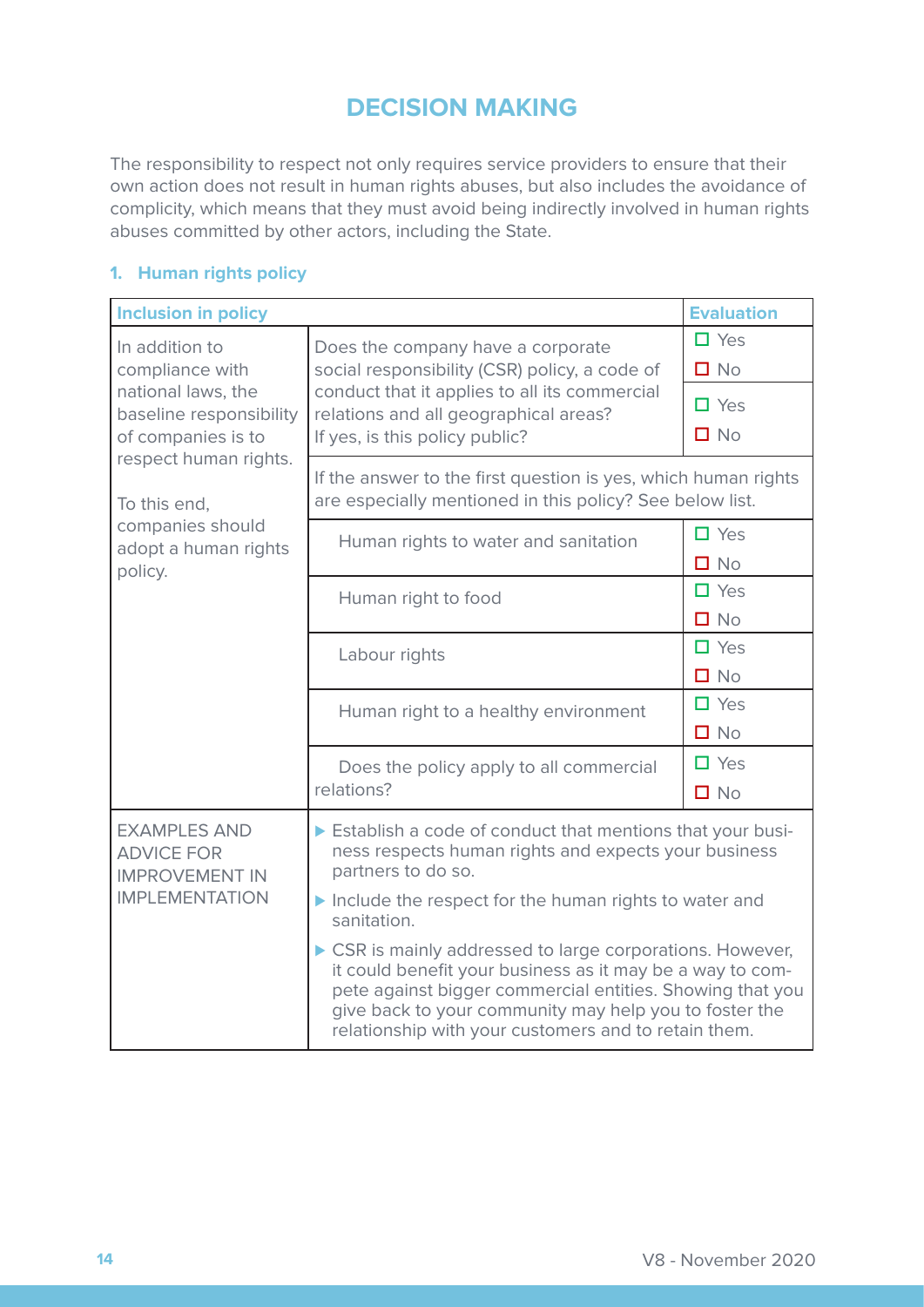### **2. Democratic, participatory and transparent processes**

| <b>Process of negotiation, bidding and tendering</b>                                                                                                                                                                                                                                                   | <b>Evaluation</b>                                                                                                                                                                                      |                            |
|--------------------------------------------------------------------------------------------------------------------------------------------------------------------------------------------------------------------------------------------------------------------------------------------------------|--------------------------------------------------------------------------------------------------------------------------------------------------------------------------------------------------------|----------------------------|
| Any instrument<br>delegating service<br>provision to private<br>enterprises must<br>meet human rights<br>standards. The<br>tendering, bidding and<br>contract negotiations<br>must be transparent,<br>democratic. Service<br>providers are<br>expected to exercise<br>due diligence in this<br>regard. | If you concluded an agreement with the State (state<br>authority, local authorities, state owned company) on<br>delegating the provision of services, would you qualify the<br>process as              |                            |
|                                                                                                                                                                                                                                                                                                        | Democratic?                                                                                                                                                                                            | $\Box$ Yes<br>$\square$ No |
|                                                                                                                                                                                                                                                                                                        | Transparent?                                                                                                                                                                                           | $\Box$ Yes<br>$\Box$ No    |
|                                                                                                                                                                                                                                                                                                        | Participatory?                                                                                                                                                                                         | $\square$ Yes<br>$\Box$ No |
|                                                                                                                                                                                                                                                                                                        | During the negotiation process, did you<br>receive adequate and sufficient information<br>concerning the process, your obligations and<br>the requirements to meet the obligations in<br>the contract? | $\Box$ Yes<br>$\square$ No |
|                                                                                                                                                                                                                                                                                                        | Are the terms of reference of service<br>delegation available to the public?                                                                                                                           | $\Box$ Yes<br>$\square$ No |
| <b>EXAMPLES AND</b><br><b>ADVICE FOR</b><br><b>IMPROVEMENT IN</b><br><b>IMPLEMENTATION</b>                                                                                                                                                                                                             | Team up with local NGOs and ask local community mem-<br>bers if the contract negotiation process was transparent<br>and if they could participate in the process.                                      |                            |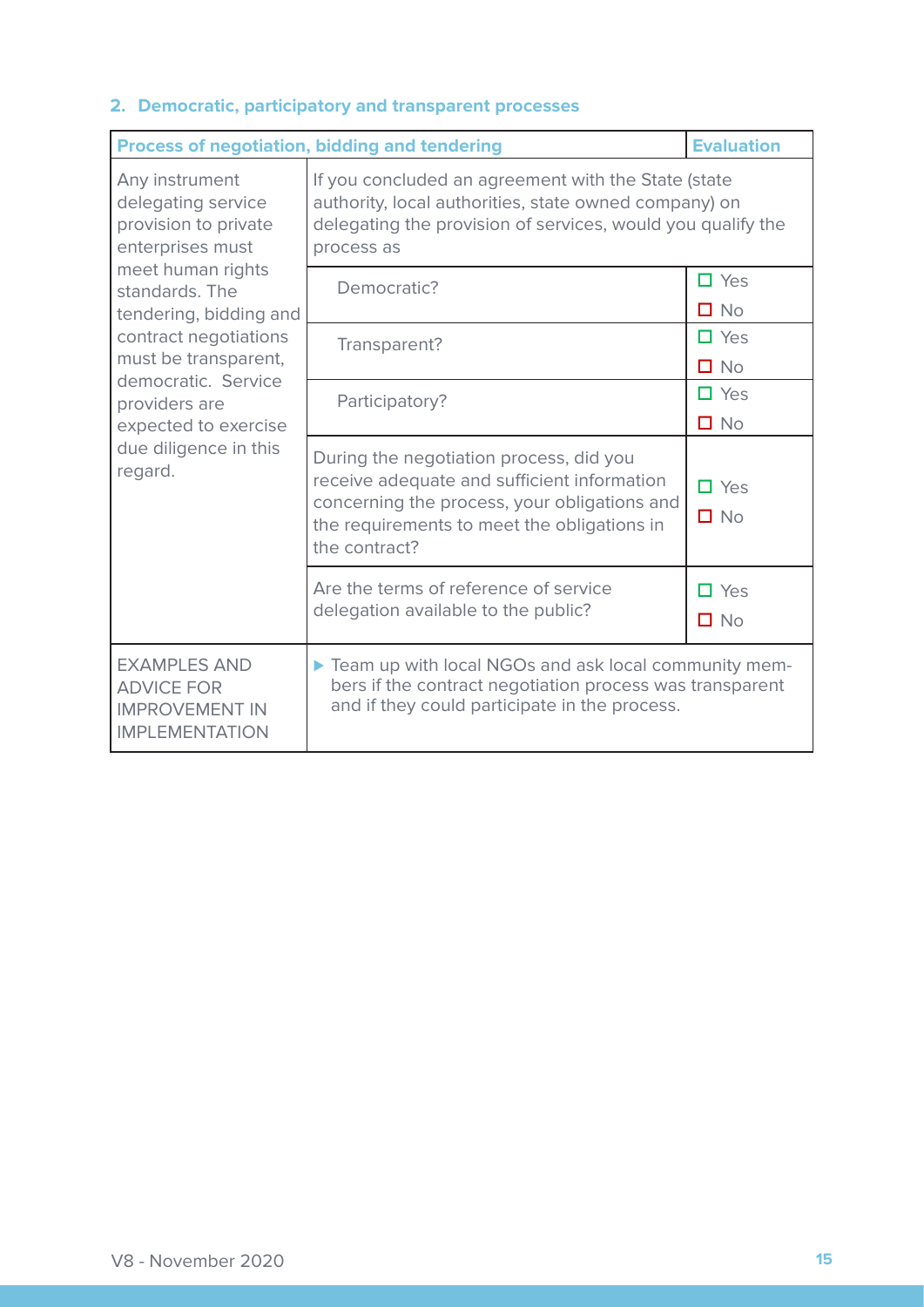## **3. Delegation of Services from the State**

| <b>Content of the contract on delegating service provision</b>                                                                                                                                                       | <b>Evaluation</b>                                                                                                                                                                                                                                                                                                                                                                                                                                                                                                                             |                            |  |
|----------------------------------------------------------------------------------------------------------------------------------------------------------------------------------------------------------------------|-----------------------------------------------------------------------------------------------------------------------------------------------------------------------------------------------------------------------------------------------------------------------------------------------------------------------------------------------------------------------------------------------------------------------------------------------------------------------------------------------------------------------------------------------|----------------------------|--|
| Private enterprises<br>must exercise<br>due diligence, to<br>become aware<br>of, prevent and<br>address adverse<br>impacts on human<br>rights.                                                                       | If you concluded a contract with the State (national authority,<br>local authorities, state owned company) on delegating services,<br>does the contract:                                                                                                                                                                                                                                                                                                                                                                                      |                            |  |
|                                                                                                                                                                                                                      | Define the responsibilities?                                                                                                                                                                                                                                                                                                                                                                                                                                                                                                                  | $\Box$ Yes<br>$\square$ No |  |
|                                                                                                                                                                                                                      | Allocate risks?                                                                                                                                                                                                                                                                                                                                                                                                                                                                                                                               | $\Box$ Yes<br>$\square$ No |  |
| Service providers<br>shall ensure that<br>the water they<br>sell is safe quality,<br>ensure regularity<br>of supply, not<br>discriminate in<br>their operations,<br>adopt fair and<br>transparent<br>procedures etc. | Set delivery targets?                                                                                                                                                                                                                                                                                                                                                                                                                                                                                                                         | $\Box$ Yes<br>$\Box$ No    |  |
|                                                                                                                                                                                                                      | Set coverage targets?                                                                                                                                                                                                                                                                                                                                                                                                                                                                                                                         | $\Box$ Yes<br>$\Box$ No    |  |
|                                                                                                                                                                                                                      | Does this contract specify process in case of<br>non-compliance?                                                                                                                                                                                                                                                                                                                                                                                                                                                                              | $\Box$ Yes<br>$\Box$ No    |  |
|                                                                                                                                                                                                                      | Do you benefit from subsidies or any other similar<br>instruments to ensure cost recovery?                                                                                                                                                                                                                                                                                                                                                                                                                                                    | $\Box$ Yes<br>$\square$ No |  |
|                                                                                                                                                                                                                      | Do you have the possibility to set the<br>geographical coverage of your service provision<br>according to the contract?                                                                                                                                                                                                                                                                                                                                                                                                                       | $\Box$ Yes<br>$\square$ No |  |
|                                                                                                                                                                                                                      | Does the contract confer exclusivity in service<br>provision in terms of certain geographical<br>coverage or certain parts of the community?                                                                                                                                                                                                                                                                                                                                                                                                  | $\Box$ Yes<br>$\square$ No |  |
|                                                                                                                                                                                                                      | Does the contract require you to provide services<br>to previously unserved or underserved areas?                                                                                                                                                                                                                                                                                                                                                                                                                                             | $\Box$ Yes<br>$\Box$ No    |  |
|                                                                                                                                                                                                                      | Does the contract prevent you from providing<br>services to slums or to other similar places?                                                                                                                                                                                                                                                                                                                                                                                                                                                 | $\Box$ Yes<br>$\Box$ No    |  |
|                                                                                                                                                                                                                      | Does the contract set forth an obligation to<br>prioritise certain neighbourhoods in the provision<br>of services?                                                                                                                                                                                                                                                                                                                                                                                                                            | $\Box$ Yes<br>$\square$ No |  |
| <b>EXAMPLES AND</b><br><b>ADVICE FOR</b><br><b>IMPROVEMENT IN</b><br><b>IMPLEMENTATION</b>                                                                                                                           | ▶ Consider the human rights implications of your contract of<br>service provision and engage proactively with the State<br>authorities to ensure that you are not contributing indirectly<br>to human rights abuses (e.g. make suggestions on how to<br>ensure that services are affordable also to the poorest, offer<br>flexible payment schemes to adapt to the need of the poor<br>etc.).<br>In case you are aware of any human rights violations, pro-<br>actively engage with relevant authorities to address human<br>rights concerns. |                            |  |